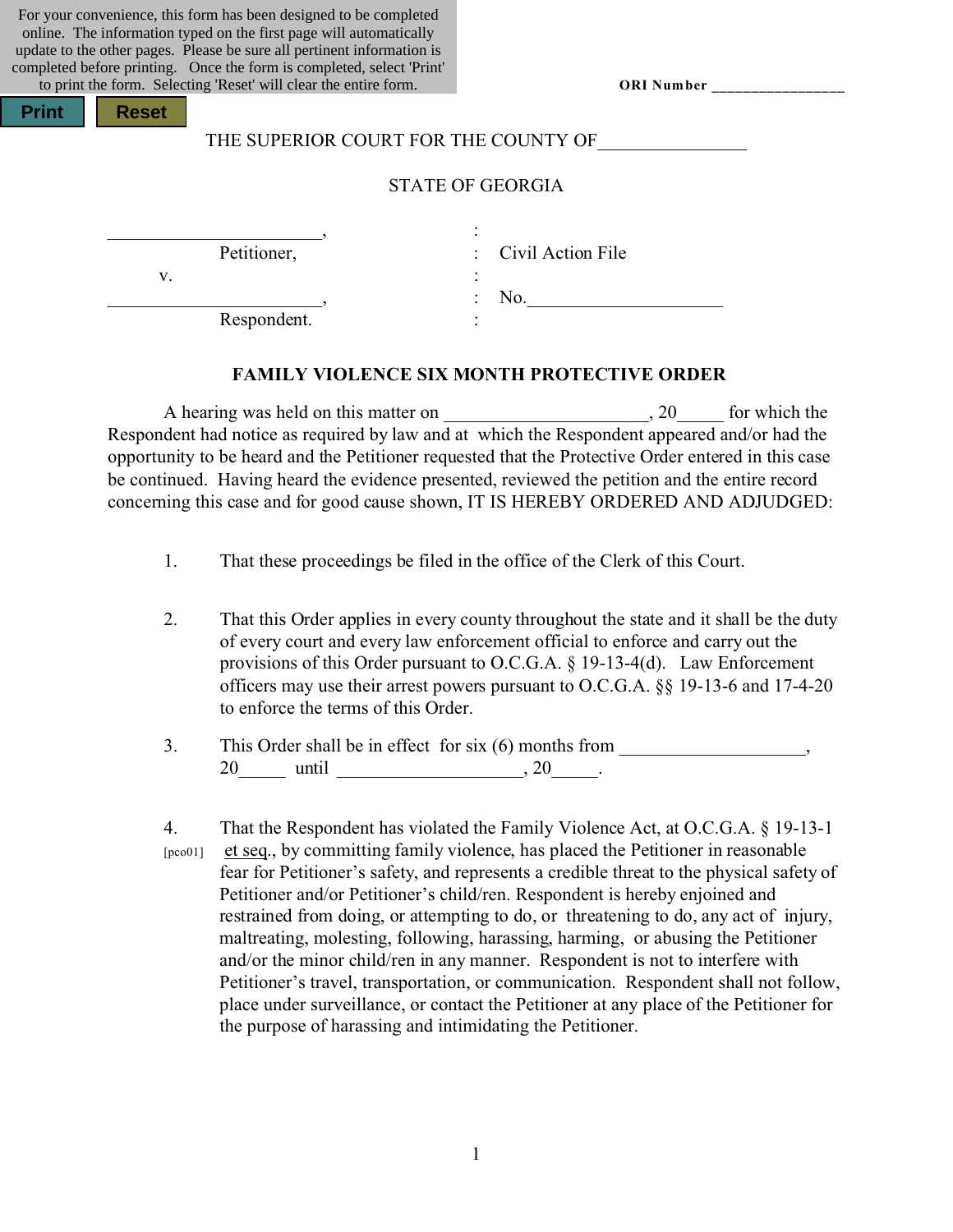- 5. That the Respondent is enjoined and restrained from doing or attempting to do, or [pco02] threatening to do, any act of injury, maltreating, molesting, harassing, harming, or abusing the Petitioner's family or household.
- 6. That this Court determined that it had jurisdiction over the parties and the subject matter under the laws of the State of Georgia and Respondent received reasonable notice and had the opportunity to be heard before this Order was issued sufficient to protect the Respondent's due process rights and this Order shall be presumed valid and pursuant to18 U.S.C. § 2265(a) shall be accorded **full faith and credit** by any other state or local jurisdiction and shall be enforced as if an Order of the enforcing state or jurisdiction.

## *ONLY THE FOLLOWING THAT ARE INITIALED BY THE JUDGE SHALL APPLY*

- 7. Petitioner is awarded sole and exclusive possession of the residence at  $[pco03]$   $\qquad$
- 8. Respondent is ordered to leave the family residence immediately and law enforcement at (sheriff or police department) is ordered to assist Petitioner in returning to the family residence and the removal of the Respondent. Respondent shall immediately surrender to law enforcement \_\_\_\_\_\_\_\_\_\_\_\_\_\_\_\_\_ (sheriff or police department) all and any keys, garage door openers and other security devices to the family residence and law enforcement shall insure that these are given to the Petitioner.
	- \_\_\_\_\_ 9. Respondent is ordered to stay away from Petitioner's and Petitioner's child/ren's [pco04] residence and workplace and/or school and any subsequent residence or workplace or school of Petitioner and/or Petitioner's minor child/ren.
	- \_\_\_\_\_ 10. Respondent is ordered to provide suitable alternate housing for Petitioner and/or Petitioner's children by  $, 20$ .
- 11. That Respondent is restrained and enjoined from approaching within yards [pco01,04] of Petitioner and/or Petitioner's minor children.
	- 12. Respondent is ordered not to have any contact, direct, indirect or through another [pco05] person with Petitioner, by telephone, pager, fax, e-mail or any other means of communication except as specified in this Order.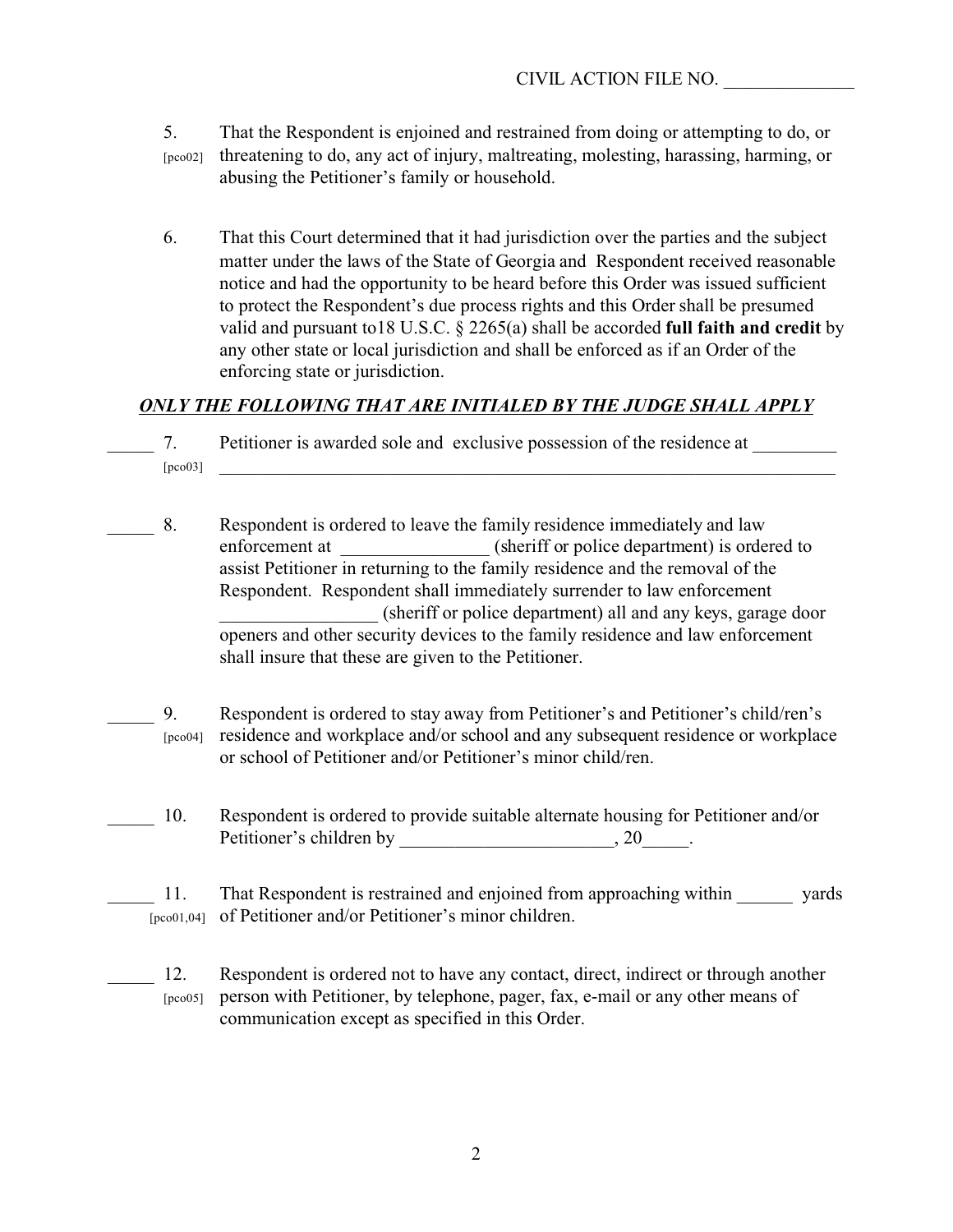#### CIVIL ACTION FILE NO. \_\_\_\_\_\_\_\_\_\_\_\_\_\_

13. That Petitioner is awarded temporary custody of the minor child/ren, namely:

| $\overline{\mathrm{DOB}}$ | sex |  |
|---------------------------|-----|--|
| <b>DOB</b>                | sex |  |
| <b>DOB</b>                | sex |  |
| <b>DOB</b>                | sex |  |

Respondent is ordered not to interfere with the physical custody of the minor child/ren.

\_\_\_\_\_ [pco06] Check here *only if Respondent* is awarded temporary custody of child/ren.

- 14. Respondent is ordered to pay to the Petitioner support for the minor child/ren in the amount of \$\_\_\_\_\_\_\_\_ every \_\_\_\_\_\_\_\_\_\_\_\_\_\_\_\_\_ beginning the \_\_\_\_\_\_\_ of  $\frac{1}{20}$ . All payments are to be made by or to: \_\_\_\_\_ income deduction order child support receiver
	- \_\_\_\_ by mail directly to the Petitioner or  $\Box$

In determining child support the Court finds as follows:

The gross income of the father is \$\_\_\_\_\_\_\_ yearly or \$\_\_\_\_\_\_ monthly.

The gross income of the mother is  $\overline{\$}$  yearly or  $\overline{\$}$  monthly.

The applicable percentages of obligor's gross income to be considered by the trier of fact to determine child support are:

| One child      | 17 to 23 percent               | Four children | 29 to 35 percent |
|----------------|--------------------------------|---------------|------------------|
| Two children   | 23 to 28 percent Five children |               | 31 to 37 percent |
| Three children | 25 to 32 percent               |               |                  |

In this case child support is being determined for \_\_\_ child/ren and the applicable percentage of gross income to be considered is \_\_\_\_ to \_\_\_\_ percent. The court has considered the existence of special circumstances, and has found that no special circumstances **OR** the following special circumstances exist:

 $\_$  , and the set of the set of the set of the set of the set of the set of the set of the set of the set of the set of the set of the set of the set of the set of the set of the set of the set of the set of the set of th

15. Respondent is ordered to pay temporary support for the Petitioner in the amount of  $\frac{\text{S}}{\text{S}}$  every beginning \_\_\_\_\_\_\_\_\_\_\_\_\_\_\_\_, 20\_\_\_\_\_. All payments are to be made by or to: \_\_\_\_\_ income deduction order \_\_\_\_ child support receiver \_\_\_\_ by mail directly to the Petitioner or  $\_\_$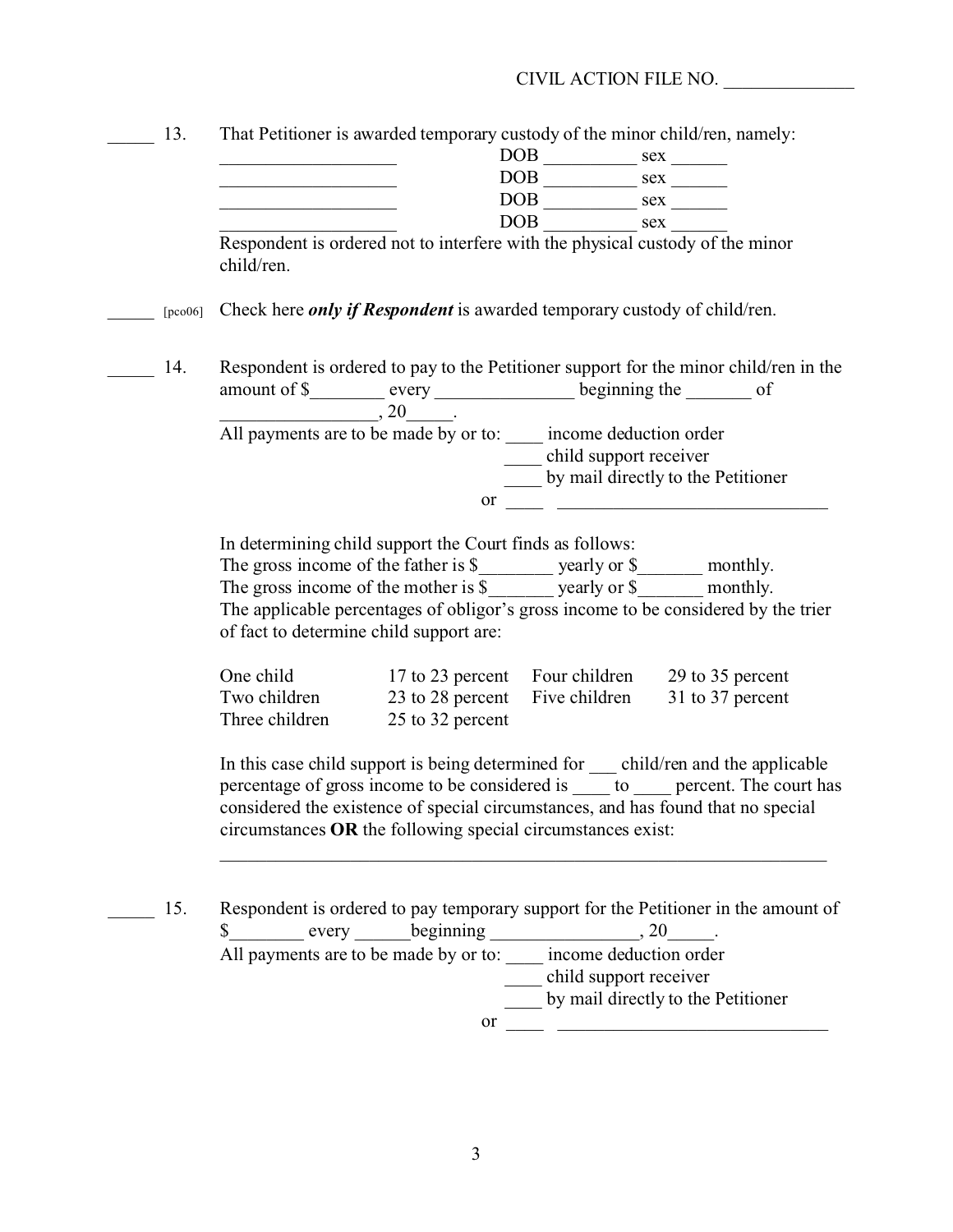#### CIVIL ACTION FILE NO. \_\_\_\_\_\_\_\_\_\_\_\_\_\_

16. Respondent shall have visitation with the minor child/ren according to the following schedule, beginning  $\qquad \qquad , 20 \qquad :$ 

| no visitation                                         |                                                                      |
|-------------------------------------------------------|----------------------------------------------------------------------|
| no visitation until                                   | 20                                                                   |
| supervised visitation, supervised by a third party as |                                                                      |
| follows:                                              |                                                                      |
|                                                       | visitation every other weekend from Friday at 6 p.m. until Sunday at |
| 6 p.m., beginning                                     |                                                                      |
| other visitation                                      |                                                                      |
|                                                       | circumstances concerning how Respondent shall pick up and return     |
| the minor child/ren shall be                          |                                                                      |

Strict compliance with this visitation provision shall not be a violation of the restraining provisions of this Order.

\_\_\_\_\_\_\_\_\_\_\_\_\_\_\_\_\_\_\_\_\_\_\_\_\_\_\_\_\_\_\_\_\_\_\_\_\_\_\_\_\_\_\_\_\_\_\_\_\_\_\_\_\_\_\_\_\_\_\_\_\_\_\_\_\_\_\_ \_\_\_\_\_\_\_\_\_\_\_\_\_\_\_\_\_\_\_\_\_\_\_\_\_\_\_\_\_\_\_\_\_\_\_\_\_\_\_\_\_\_\_\_\_\_\_\_\_\_\_\_\_\_\_\_\_\_\_\_\_\_\_\_\_\_\_

\_\_\_\_\_ 17. Respondent, **only when accompanied by local law enforcement**, shall be able to remove his/her clothing and personal items from the residence as follows:

On  $\qquad \qquad \text{or} \qquad \qquad$   $\qquad \qquad$   $\qquad \text{or} \qquad$   $\qquad \text{or} \qquad$   $\qquad \text{or} \qquad$ 

- 18. (Respondent)(Petitioner)(both Respondent and Petitioner) [strike through appropriate] is/are ordered not to sell, encumber, trade, damage, contract to sell, or otherwise dispose of or remove from the jurisdiction of this Court any of the property or pets of the Petitioner or joint property or pets of the parties except in the ordinary course of business.
	- \_\_\_\_\_ 19. (Respondent)(Petitioner)(both Respondent and Petitioner) [strike through appropriate] is/are ordered not to disconnect or have disconnected home utilities, change or have changed and/or cancel or have canceled auto, health or life insurance for Respondent, Petitioner, and/or Petitioner's child/ren or interfere with Respondent, Petitioner's and/or Petitioner's child/ren's mail.
- 20. Petitioner shall have sole, exclusive temporary possession of the vehicle: Make Model Year Color Color Model Respondent shall immediately surrender all keys, proof of insurance, and registration to this vehicle to law enforcement and law enforcement shall immediately turn over said items to Petitioner.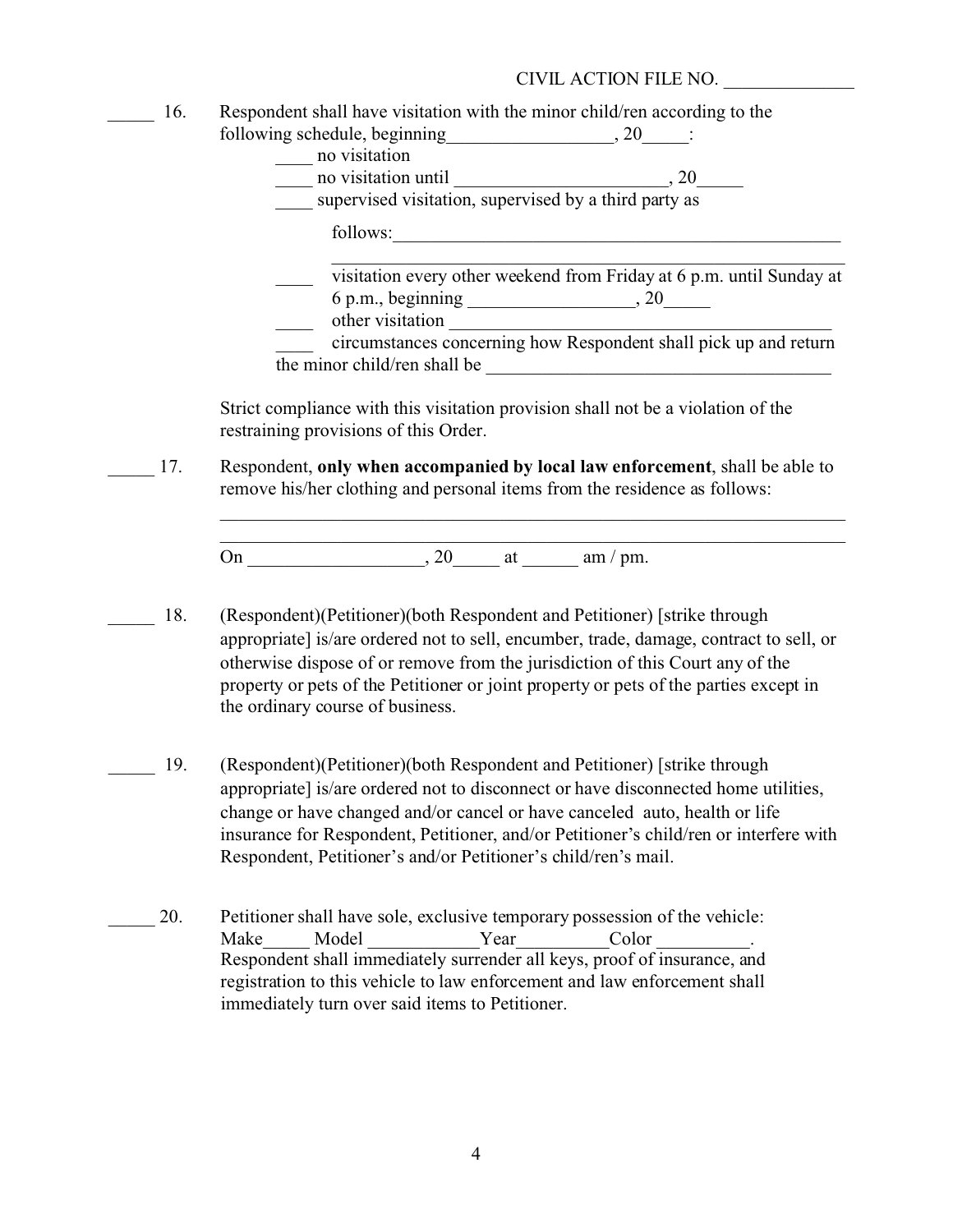## CIVIL ACTION FILE NO. \_\_\_\_\_\_\_\_\_\_\_\_\_\_

21. Petitioner shall be allowed to remove the following property from the family residence for Petitioner and/or Petitioner's child/ren's use

> \_\_\_\_\_\_\_\_\_\_\_\_\_\_\_\_\_\_\_\_\_\_\_\_\_\_\_\_\_\_\_\_\_\_\_\_\_\_\_\_\_\_\_\_\_\_\_\_\_\_\_\_\_\_\_\_\_\_\_\_\_\_\_\_. On  $\frac{1}{20}$ , 20  $\frac{1}{20}$  at  $\frac{1}{20}$  am / pm and law enforcement \_\_\_\_\_\_\_\_\_\_\_\_\_\_\_\_\_\_\_\_\_\_ (sheriff or police department) is hereby ordered to assist the Petitioner during this removal.

\_\_\_\_\_\_\_\_\_\_\_\_\_\_\_\_\_\_\_\_\_\_\_\_\_\_\_\_\_\_\_\_\_\_\_\_\_\_\_\_\_\_\_\_\_\_\_\_\_\_\_\_\_\_\_\_\_\_\_\_\_\_\_\_\_\_\_

- 22. Respondent is ordered to undergo a batterer's intervention program and follow the recommended treatment.
- 23. Respondent is ordered to undergo alcohol/drug abuse evaluation and follow the recommended treatment.
- \_\_\_\_\_ 24. That Respondent shall be required to return the following property for Petitioner and/or Petitioner's child/ren's use

 $\qquad \qquad \text{on} \qquad \qquad ,$ 20 at and law enforcement (sheriff or police department) is hereby ordered to assist the Petitioner during this return.

- 25. Petitioner is awarded costs and attorney fees in the amount of  $\blacksquare$
- 26. Petitioner/protected party is either a spouse, former spouse, parent of a common [pco07] child, Petitioner's child, child of Respondent, cohabitates or has cohabited with Respondent and qualifies for 18 U.S.C. 922(g).
- \_\_\_\_\_ 27. It is further Ordered \_\_\_\_\_\_\_\_\_\_\_\_\_\_\_\_\_\_\_\_\_\_\_\_\_\_\_\_\_\_\_\_\_\_\_\_\_\_\_\_\_\_\_\_\_\_\_\_\_\_  $[\text{pc008}]$

SO ORDERED this day of  $\qquad \qquad , 20$ .

JUDGE, SUPERIOR COURT  $County$ 

 $\overline{\phantom{a}}$  , and the set of the set of the set of the set of the set of the set of the set of the set of the set of the set of the set of the set of the set of the set of the set of the set of the set of the set of the s

\_\_\_\_\_\_\_\_\_\_\_\_\_\_\_\_\_\_\_\_\_\_\_\_ Print or stamp Judge's name

## **Violation of the above Order may be punishable by arrest.**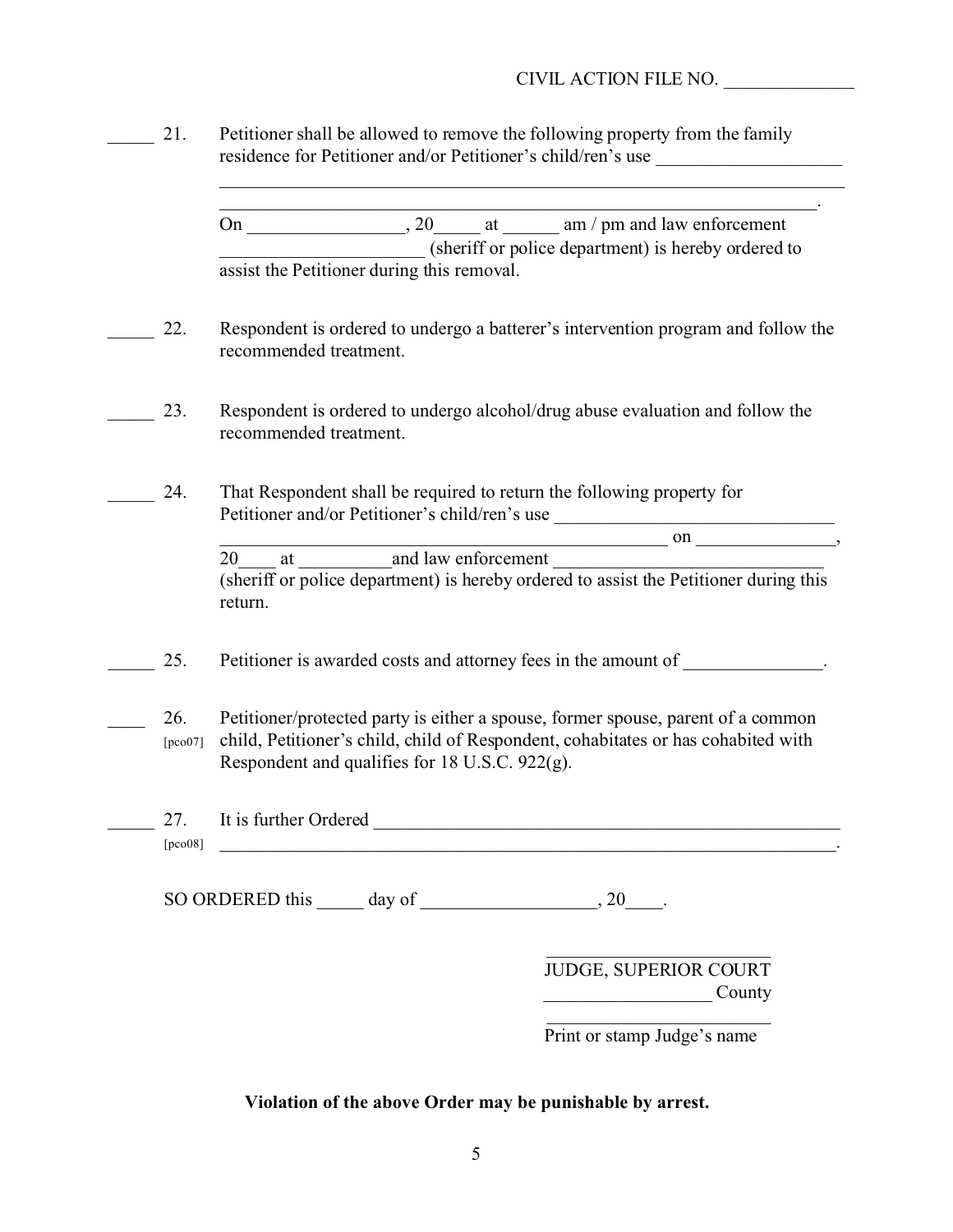#### **NOTICE TO RESPONDENT**

- **1. Violation of this Order may result in immediate arrest and criminal prosecution that may result in jail time and/or fines and/or may subject you to prosecution and penalties for contempt of court.**
- **2. This Order shall remain in effect unless specifically superceded by a subsequent Order signed and filed, by operation of law, or by Order of dismissal, whichever occurs first. Only this Court can void, modify or dismiss this Order. Either party may ask this Court to change or dismiss this Order.**
- **3. If after a hearing, of which the Respondent received notice and opportunity to participate, a protective order is issued which restrains Respondent from harassing, stalking or threatening an intimate partner, Respondent is prohibited from possessing, receiving, or transporting a firearm or ammunition which has been shipped or transported in interstate or foreign commerce for the duration of the Order. 18 U.S.C. § 922(g).**
- **4. A person commits the offense of Aggravated Stalking when such person, in violation of a temporary or permanent protective Order prohibiting this behavior follows, places under surveillance, or contacts another person on public or private property for the purpose of harassing and intimidating the other person. This activity can subject the Respondent to arrest and prosecution for felony aggravated stalking, which carries penalties of imprisonment for not less than 1 year nor more than 10 years and a fine of up to \$10,000.00.**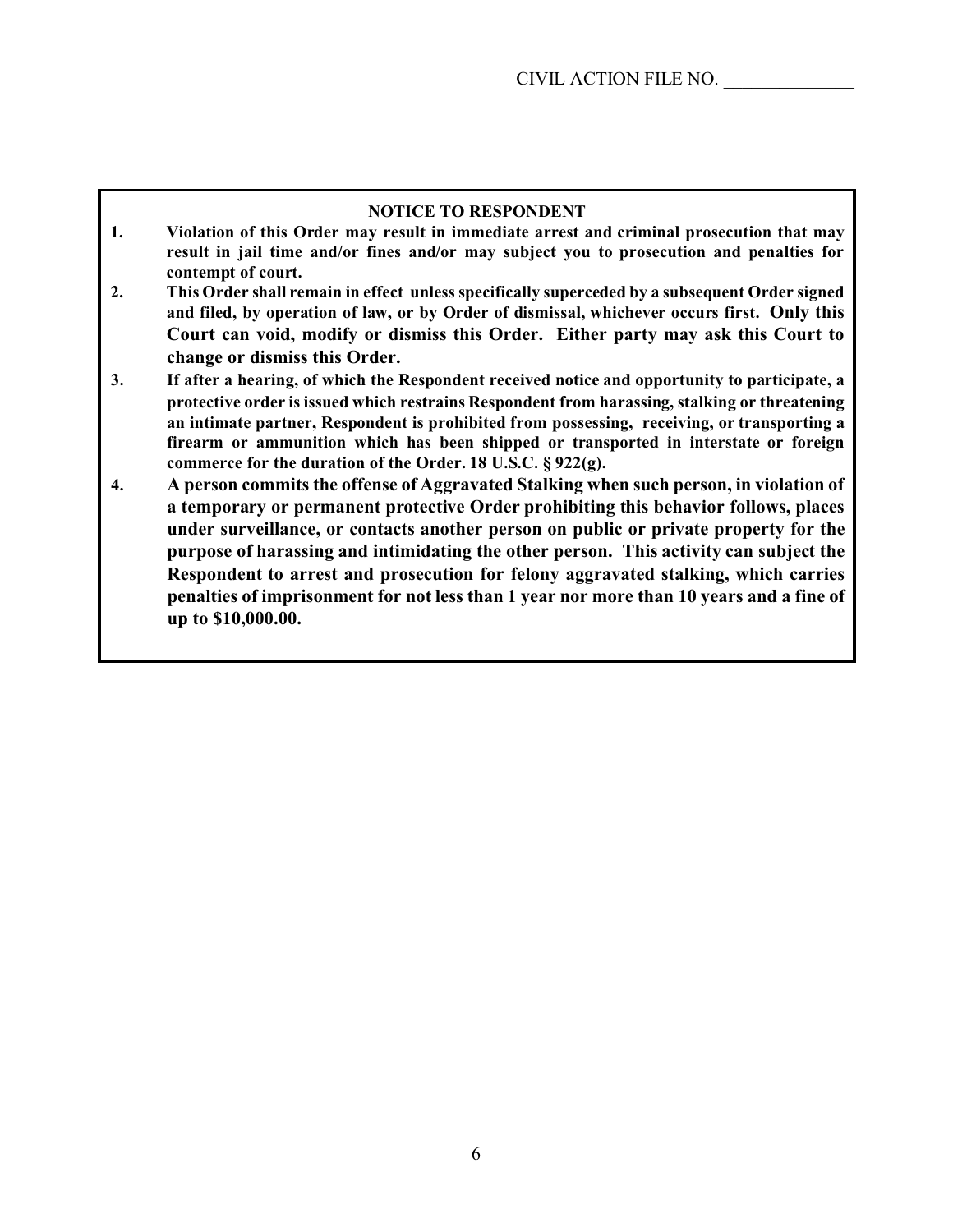Pursuant to O.C.G.A. Section 19-13-3, Petitioner assisted by

Name: \_\_\_\_\_\_\_\_\_\_\_\_\_\_\_\_\_\_\_\_\_\_\_\_\_ Address: \_\_\_\_\_\_\_\_\_\_\_\_\_\_\_\_\_\_\_\_\_\_\_

Telephone:

Note to Judges: This form is promulgated as a Uniform Superior Court Rule under the auspices of O.C.G.A. § 19-13-53. To order a specific provision, please initial in the space provided. The court should delete or otherwise make inoperative any provision in the standardized form which is not supported by the evidence in the case and in order to comply with the court's application of the law and facts to an individual case.